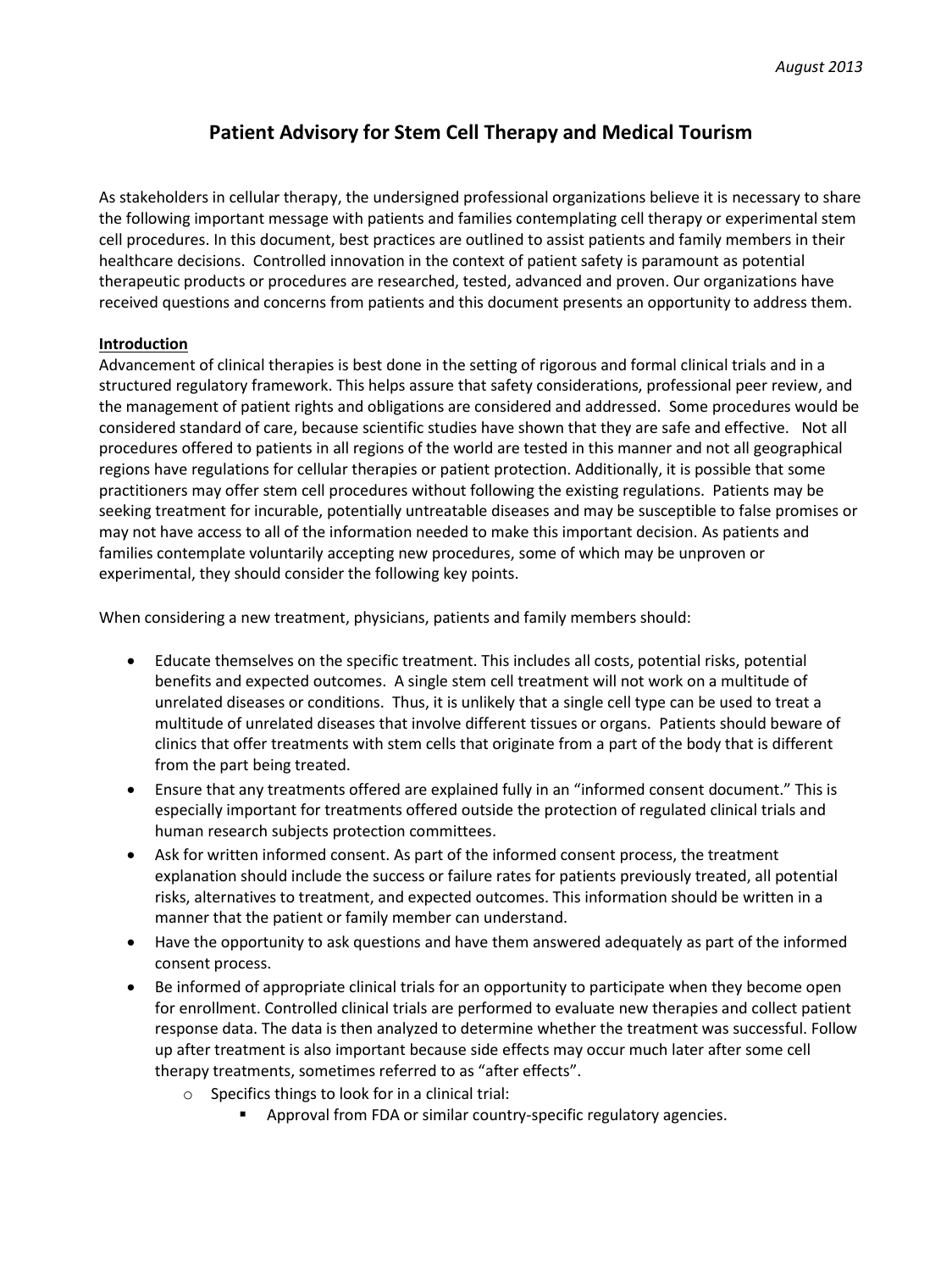- Peer-reviewed publications demonstrating pre-clinical safety and efficacy in support of the clinical trial. Peer reviewed publications are articles in professional journals that are only accepted after appropriate review by expert professionals in the same field.
- Review and approval by an independent Ethics Committee (or Institutional Review Board (IRB) as referred to in the United States). A copy of this approval should be available to patients. Ethics Committees or IRBs review clinical trial research on humans at a treating facility, clinic, or hospital setting to assure that the research is ethical and that patients are protected.
- Disclosure of the investigator or person offering the treatment. This disclosure should include any possible conflicts of interest or financial benefit.
- Ask about the treatment procedure steps and how patient follow up is handled. The follow up process should be outlined exactly so that patients know what to expect and who to contact if they have questions or concerns after the treatment procedure.
- Ask about reporting the treatment results and outcomes. Practitioners who administer cell therapy and stem cell treatments and who desire to advance the field will be collecting data on their patients and sharing it with others in the field for peer reviewed analysis. The follow up should include details about reporting the results of every patient's treatment.
- Obtain a disclosure of all potential expenses related to the therapy as well as who pays for any follow up or complications after the treatment.
- Additional resources can be found at:
	- o AABB Website: How Are Stem Cells Regulated <http://www.aabb.org/resources/bct/therapyfacts/Pages/regulated.aspx>
	- o AABB Website: Considerations for Healthcare Consumers <http://www.aabb.org/resources/bct/therapyfacts/Pages/considerations.aspx>
	- o ISCT White Paper "Cell Therapy Medical Tourism: Time for action" [http://www.celltherapysociety.org/uploads/files/Resources/Regulatory/CT\\_Medical\\_Tourism](http://www.celltherapysociety.org/uploads/files/Resources/Regulatory/CT_Medical_Tourism_ISCT_WP.pdf) [\\_ISCT\\_WP.pdf](http://www.celltherapysociety.org/uploads/files/Resources/Regulatory/CT_Medical_Tourism_ISCT_WP.pdf)
	- o ISSCR Patient Handbook <http://www.closerlookatstemcells.org/>
	- o Top Ten Things to Know About Stem Cell Treatments [http://www.closerlookatstemcells.org/Top\\_10\\_Stem\\_Cell\\_Treatment\\_Facts.html](http://www.closerlookatstemcells.org/Top_10_Stem_Cell_Treatment_Facts.html)
	- o FDA Warns About Stem Cell Claims <http://www.fda.gov/ForConsumers/ConsumerUpdates/ucm286155.htm>
	- o NIH Stem Cell Information <http://stemcells.nih.gov/Pages/Default.aspx>
	- o NAS Stem Cell Basics <http://nas-sites.org/stemcells/stem-cell-basics/>
	- o **[Clinicaltrial.gov](http://clinicaltrial.gov/)**